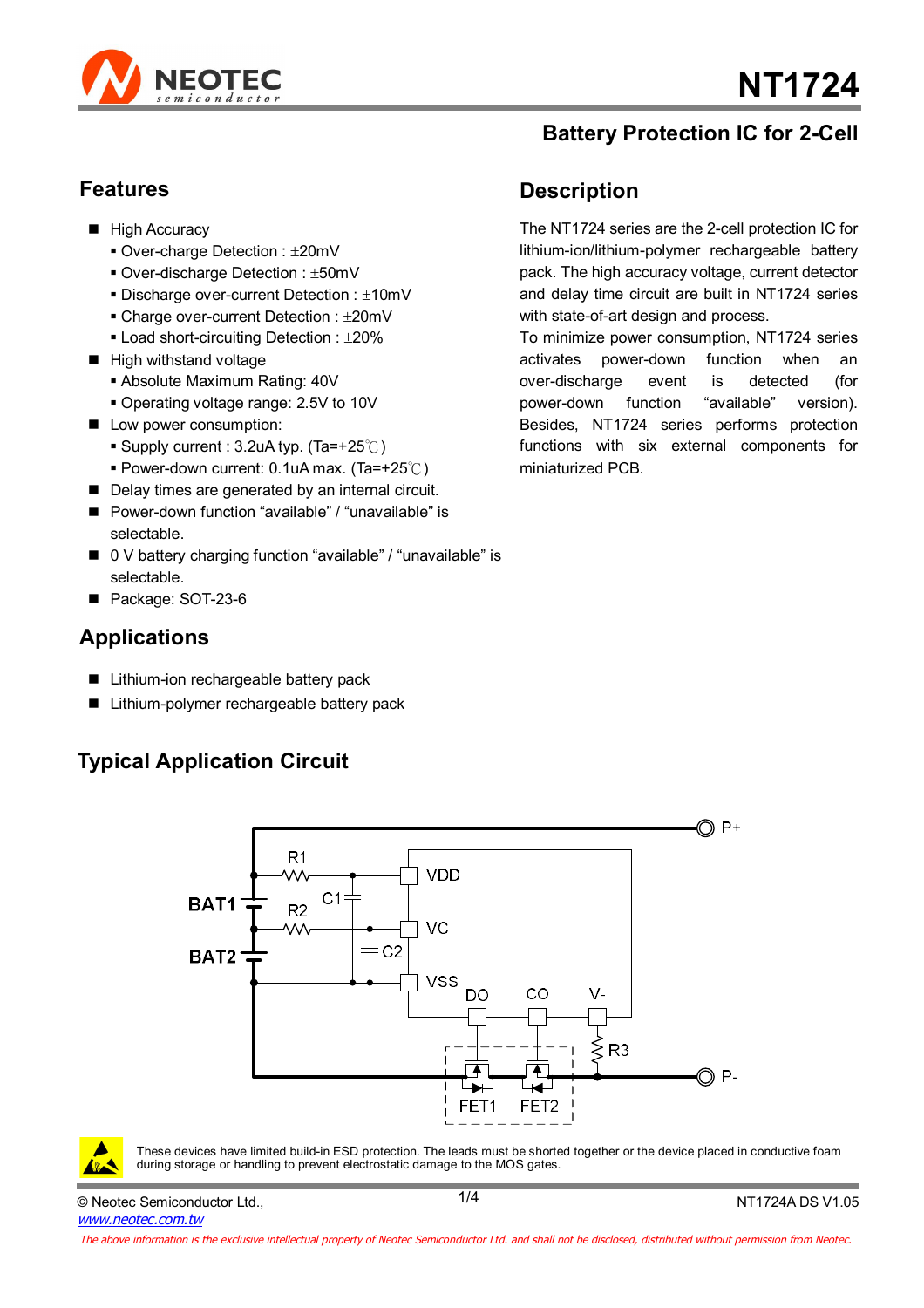

# **Package and Pin Configurations**



 $\overline{2}$ 

 $\overline{3}$ 

| Pin No. | Symbol    | Pin description                                                                                           |
|---------|-----------|-----------------------------------------------------------------------------------------------------------|
|         | DO        | Connection pin of discharge control FET gate                                                              |
| 2       | CO        | Connection pin of charge control FET gate                                                                 |
| 3       | V-        | Voltage detection between V- pin and VSS pin<br>(Power-down and Load Detector pin)                        |
|         | <b>VC</b> | Connection pin for negative voltage of battery 1 and<br>connection pin for positive voltage of battery 2. |
| 5       | VDD       | Connection pin for positive power supply input and<br>connection pin for positive voltage of battery 1    |
| 6       | VSS       | Connection pin for negative power supply input and<br>connection pin for negative voltage of battery 2    |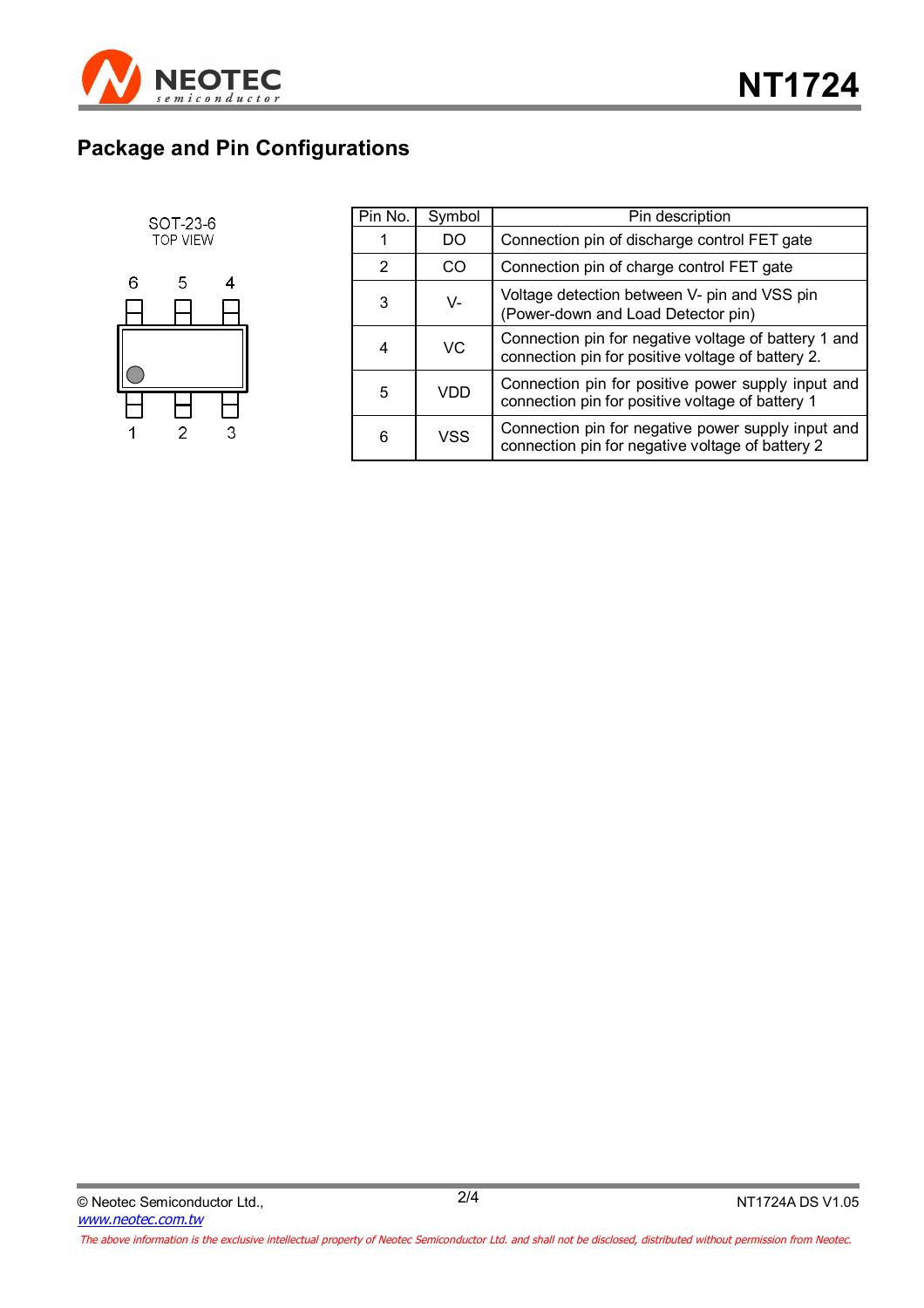

# **Block Diagram**